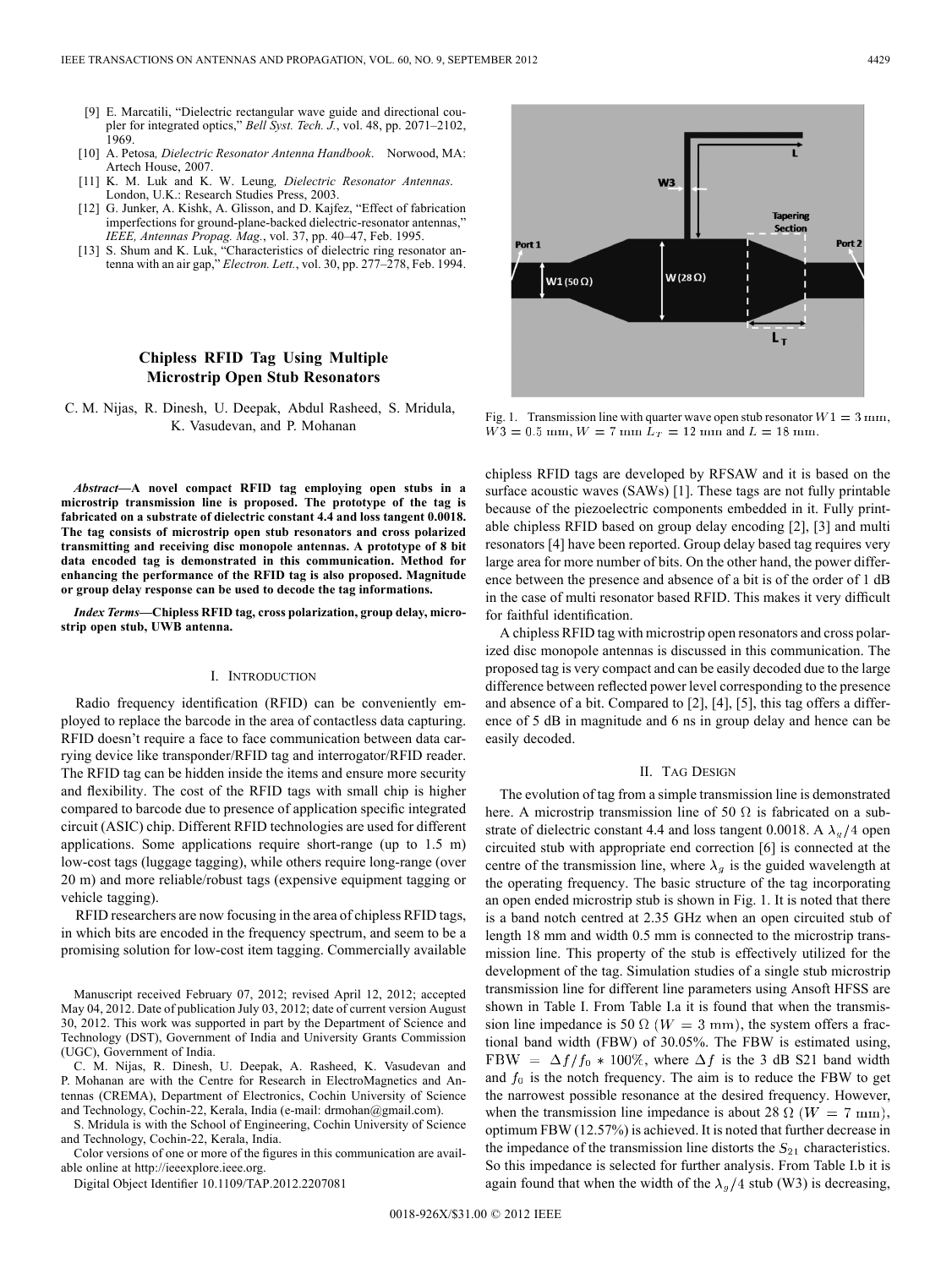| Table 1.a. $L1 = 18$ mm,<br>$W3 = 0.5$ mm |                      |                      | Table. 1. b $L1 = 18$ mm,<br>$W = 3$ mm |                      |                   |
|-------------------------------------------|----------------------|----------------------|-----------------------------------------|----------------------|-------------------|
| W<br>(mm)                                 | ${\bf F_0}$<br>(GHz) | <b>FBW</b><br>$(\%)$ | W <sub>3</sub><br>(mm)                  | ${\bf F_0}$<br>(GHz) | <b>FBW</b><br>(%) |
| $\mathbf{2}$                              | 2.37                 | 39.42                | 0.3                                     | 2.33                 | 27.27             |
| 3                                         | 2.35                 | 30.05                | 0.5                                     | 2.35                 | 30.05             |
| 4                                         | 2.32                 | 23.50                | 0.7                                     | 2.36                 | 33.69             |
| 5                                         | 2.31                 | 17.90                | 0.9                                     | 2.38                 | 37.21             |
| 6                                         | 2.30                 | 15.11                | 1.1                                     | 2.41                 | 39.48             |
| 7                                         | 2.29                 | 12.57                | 1.3                                     | 2.44                 | 40.08             |
| 8                                         | 2.27                 | 9.21                 | 1.5                                     | 2.47                 | 44.45             |

TABLE I PARAMETRIC STUDY FOR THE OPTIMIZATION OF RFID TAG





Simulated \*\*\*\*\* Measured

 $4.0$ 

 $3.5$ 

Fig. 3. (a) Disc monopole antenna  $R = 15$  mm,  $W3 = 3$  mm,  $Lg =$ 0.6 mm,  $Lg1 = 40$  mm and  $Lg2 = 20$  mm. (b) Simulated reflection characteristics of disc monopole antenna described in (a).

(b)

 $3.0$ 

**Frequency (GHz)** 

 $3.5$ 

 $4.0$ 

4.5

 $2.5$ 

width [7]. Similarly the small shift in the resonance with the width of the transmission line may be due to the change in effective capacitance of the line with width. To reduce the effect of impedance mismatch between 50  $\Omega$  and 28  $\Omega$  in the microstrip transmission line, an impedance transformer section (tapering section) is also included [8]. Length of this tapering section  $(L_T)$  is equal to 0.25  $\lambda_d$ , where  $\lambda_d$  is the wavelength in the substrate corresponding to lowest frequency of operation.

From the above knowledge an 8 bit RFID tag is designed as illustrated in the Fig. 2(a). The overall dimension of the tag is  $30 \times 25 \times 1.6$  $mm<sup>3</sup>$ . Each resonator is independently resonating at its quarter wavelength frequency  $(\lambda_g/4)$ . To avoid the mutual coupling between the two resonators they are kept 1 mm apart. Experiments are conducted using PNA E8362B. Fig. 2(b) shows the measured and simulated frequency response of the 8 bit RFID tag. The simulated results show very good agreement with the measured values.

For a complete chipless RFID tag, disc monopole UWB antennas have been used as the receiving and retransmitting antenna on the RFID tag [9]. Fig. 3(a) shows the geometry of the monopole antenna, along with the design parameters. The simulated response of the antenna in the operating band of the tag is shown in Fig. 3(b). This confirms that the antenna is operating in the range of 1.9 GHz to 4.5 GHz.



 $-40$  $1.5$ 

 $2.0$ 

 $-40$ 

 $2.0$ 



Fig. 2. (a) Proposed 8 bit open stub RFID tag, where  $W = 7$  mm,  $W1 =$  $3 \text{ mm}, W2 = 1 \text{ mm}, W3 = 0.5 \text{ mm}, L1 = 21 \text{ mm}, L2 = 19.5 \text{ mm},$  $L3 = 19$  mm,  $L4 = 17.5$  mm,  $L5 = 15.25$  mm,  $L6 = 13.5$  mm,  $L7 =$ 11.5 mm and  $L8 = 10.5$  mm. (b) Frequency response of the proposed 8 bit  $tag [1111 1111] shown in Fig. 2(a).$ 

(b)

 $3.0$ 

Frequency(GHz)

 $2.5$ 

FBW of the resonator is also decreasing. Due to the fabrication limitation, the width W3 is taken as 0.5 mm in the present study. It is also observed that there is a small frequency shift with the width of the stub. This may be due to the increased inductance of the stub for small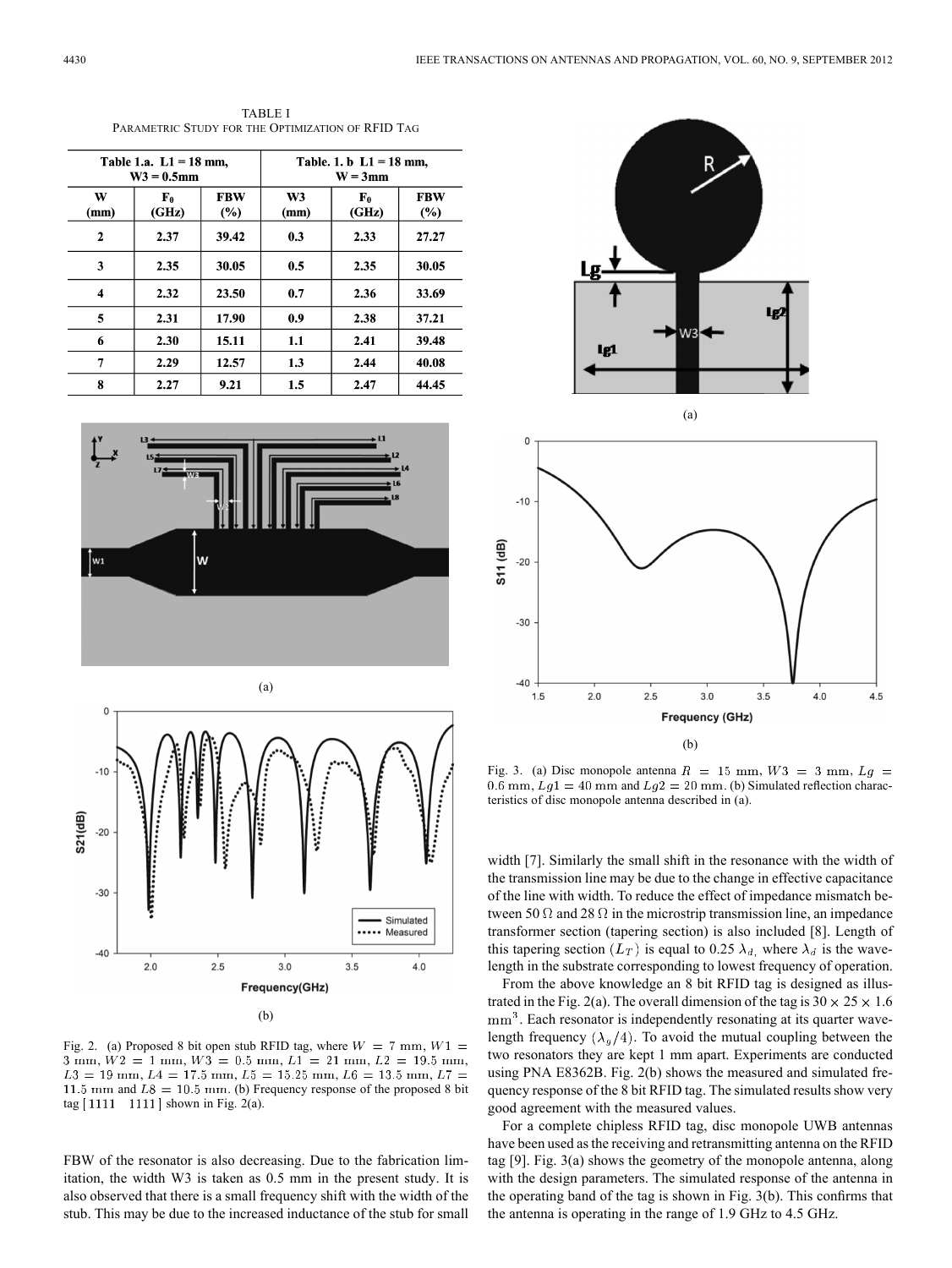

Fig. 4. 8 bit RFID Tag with disc monopole antenna,  $G1 = 50$  mm,  $G2 =$ 30 mm, dotted line showing the ground at the backside of the substrate ( $\varepsilon_r$  = 4.4,  $\tan \delta = .0018$  and height = 1.6 mm).



Fig. 5. Measurement set up inside the anechoic chamber.

## III. RESULTS AND DISCUSSION

The receiving and retransmitting antennas are connected in such a way that they are orthogonally polarized [4]. The backscattered signal from the retransmitting antenna has been used for the encoding purpose. Eight independent resonators are added to the transmission line of characteristic impedance 28  $\Omega$  as shown in the Fig. 4. The individual resonators are operating at different frequencies (2.08 GHz, 2.23 GHz, 2.36 GHz, 2.56 GHz, 2.81 GHz, 3.21 GHz, 3.61 GHz and 4.03 GHz corresponding to the bit pattern 1111 1111). The overall dimension of the RFID tag is  $80 \times 60 \times 1.6$  mm<sup>3</sup>. Two medium gain (8 dBi) horn antennas are used at the reader side for transmitting and receiving signals from the RFID tag. Back scattered signal from the retransmitting antenna is very weak to identify the response of the tag. Hence, calibration procedure mentioned in [10] was followed for the measurement.

The measurement set up inside the anechoic chamber is shown in Fig. 5. The tag is placed about 40 cm away from horn antennas. Magnitude and Group Delay studies were carried out using PNA E8362B. Identification of each bit is very clear from magnitude and group delay measurements. Typical response of the RFID tag for 1111 1111 and 1001 0010 bits are shown in Fig. 6(a) and (b) respectively. From Fig. 6(a), it is clear that there is a small shift in the resonant frequency due to mutual coupling effect between the resonators. RFID tag without antenna, with the network analyzer ports connected directly as in Fig. 1 is also shown in Fig. 6 for comparison. The band notches are well defined and for the worst case the magnitude of the dip is better than 5 dB. The measured group delay response of the RFID



**Frequency (GHz)** (b)

Fig. 6. (a) Measured response of RFID tag (1111 1111). (b) Measured response of RFID tag (1001 0010).

tag is also shown in Fig. 6. It is noted that group delay of a narrow band notch resonator at resonance is negative [11] and can be easily detected. From the figure, it is well understood that the magnitude and group delay can be conveniently used for reading the tag.

#### IV. CONCLUSION

A novel RFID tag with multiple open stub resonators is proposed in this communication. The tag is very compact and enables to encode data in magnitude as well as in group delay. Replacing the disc monopole antenna with compact UWB antenna can make RFID tag even smaller. The method introduced in this communication can be effectively implemented using low cost substrate materials which in turn reduce the overall cost.

#### ACKNOWLEDGMENT

The authors acknowledge Dr. R. Ratheesh, Scientist, C-MET, Trichur for providing research support.

### **REFERENCES**

- [1] C. S. Hartmann, "A global SAW ID tag with large data capacity," in *Proc. IEEE Ultrason. Symp.*, Munich, Germany, Oct. 2002, vol. 1, pp. 65–69.
- [2] R. Nair, E. Perret, and S. Tedjini, "Chipless RFID based on group delay encoding," presented at the IEEE Int. Conf. on RFID-Technologies and Applications, Sitges, Spain, Sep. 15–16, 2011.
- [3] S. Gupta, B. Nikfal, and C. Caloz, "Chipless RFID system based on group delay engineered dispersive delay structures," *IEEE Antennas Propag. Lett.*, vol. 10, pp. 1366–1368, 2011.